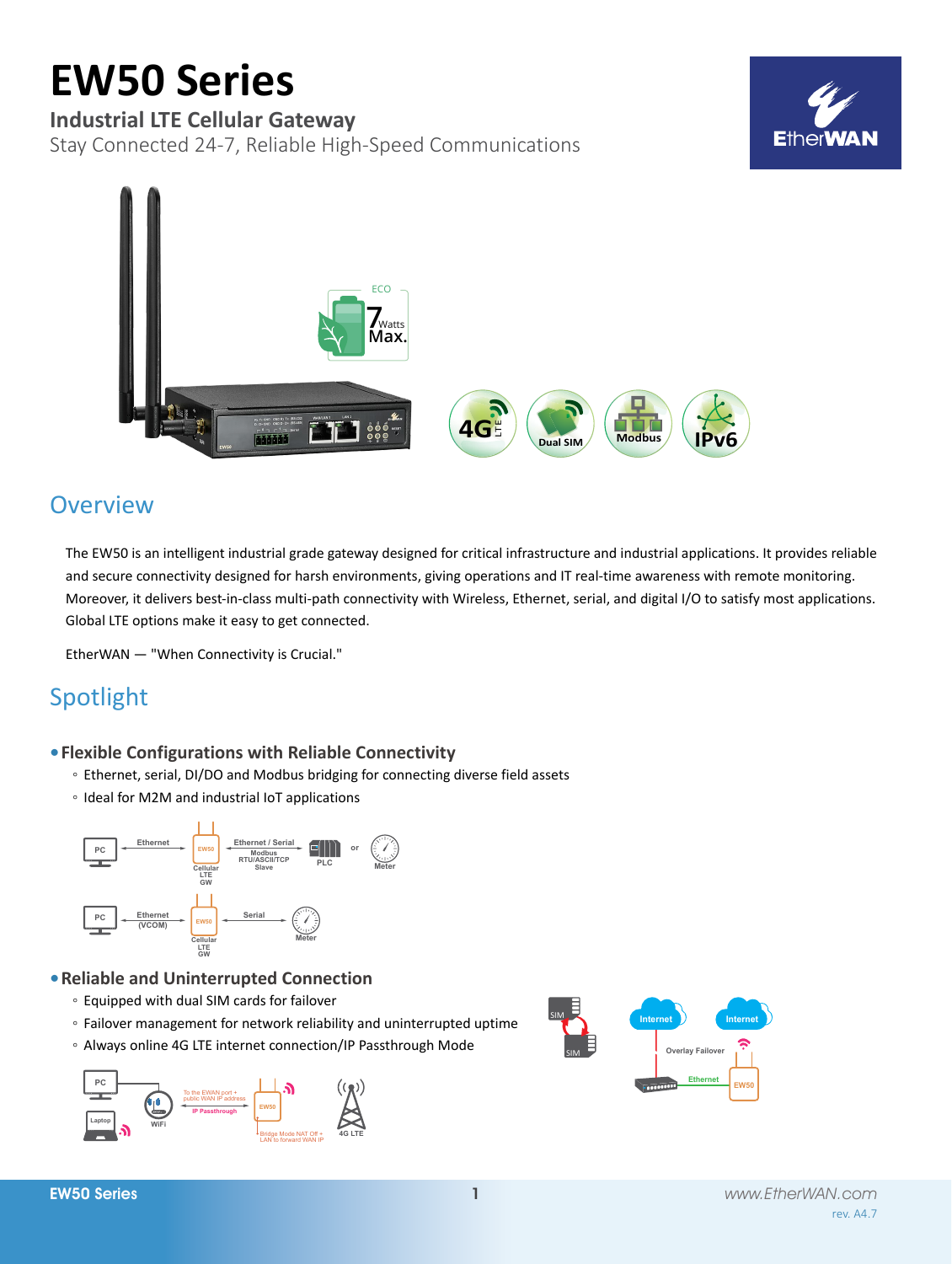### **• Comprehensive Data Security**

◦ IPSec, OpenVPN, PPTP, and L2TP VPN support up to 16 concurrent tunnels with max 70Mbps throughput (IPSec)



### **• Rugged Industrial Design**

- Features metal housing with fan-less cooling, IP30
- Supports operating temperature from -30 to 70°C (-22 to 158°F)

# Features

- Global HSPA+ and 4G LTE support, and certified for the world's major carrier networks
- • Ethernet, serial, DI/DO and Modbus bridging for connection of diverse field assets
- • Equipped with a dual Micro-SIM LTE module with failover function
- • 10/100/1000BASE-TX Ethernet port with tag based and port based VLANs for easy control of groups and traffic
- Full protocols with NAT/Routing/IPv6 compatible with most IP networks
- • IPSec, OpenVPN, PPTP, and L2TP VPN support for up to 16 concurrent tunnels with max 70Mbps throughput (IPSec)
- • Firewall with SPI and IPS to prevent intrusion
- • SNMP and Telnet CLI for system management

# Frequency Bands Region Code

|                 | <b>4G LTE</b>                                                         |                                               | 3G                                             | 2G                                 |                                                               |  |
|-----------------|-----------------------------------------------------------------------|-----------------------------------------------|------------------------------------------------|------------------------------------|---------------------------------------------------------------|--|
| <b>Sku Code</b> | <b>FDD LTE</b>                                                        | <b>TDD LTE</b>                                | <b>WCDMA</b>                                   | <b>GSM/EDGE</b>                    | <b>Region</b>                                                 |  |
| <b>TA</b>       | B1(2100)/3(1800)/<br>4(AWS)/5(850)/<br>7(2600)/8(900)/<br>28(700 APT) | B40(2300)                                     | B1(2100)/2(1900)/<br>5(850)/8(900)             | B2(1900)/3(1800)/<br>5(850)/8(900) | Taiwan,<br>Australia                                          |  |
| <b>EUS</b>      | B1(2100)/3(1800)/<br>7(2600)/8(900)/20(800)                           | B38(TD 2600)/<br>40(TDV 2300)/<br>41(TD 2500) | <b>B1/B8</b>                                   | B3(1800)/8(900)                    | EU,<br>Singapore,<br>Malaysia,<br>Vietnam,<br><b>Thailand</b> |  |
| JP              | B1(2100)/B3(1800)/<br>B8(900)/B18(800 Lower)/<br>B19(800 Upper)/B26   | B41(TD 2500)                                  | B1(2100)/6(UMTS only)/<br>8(900)/19(800 Upper) |                                    | Japan                                                         |  |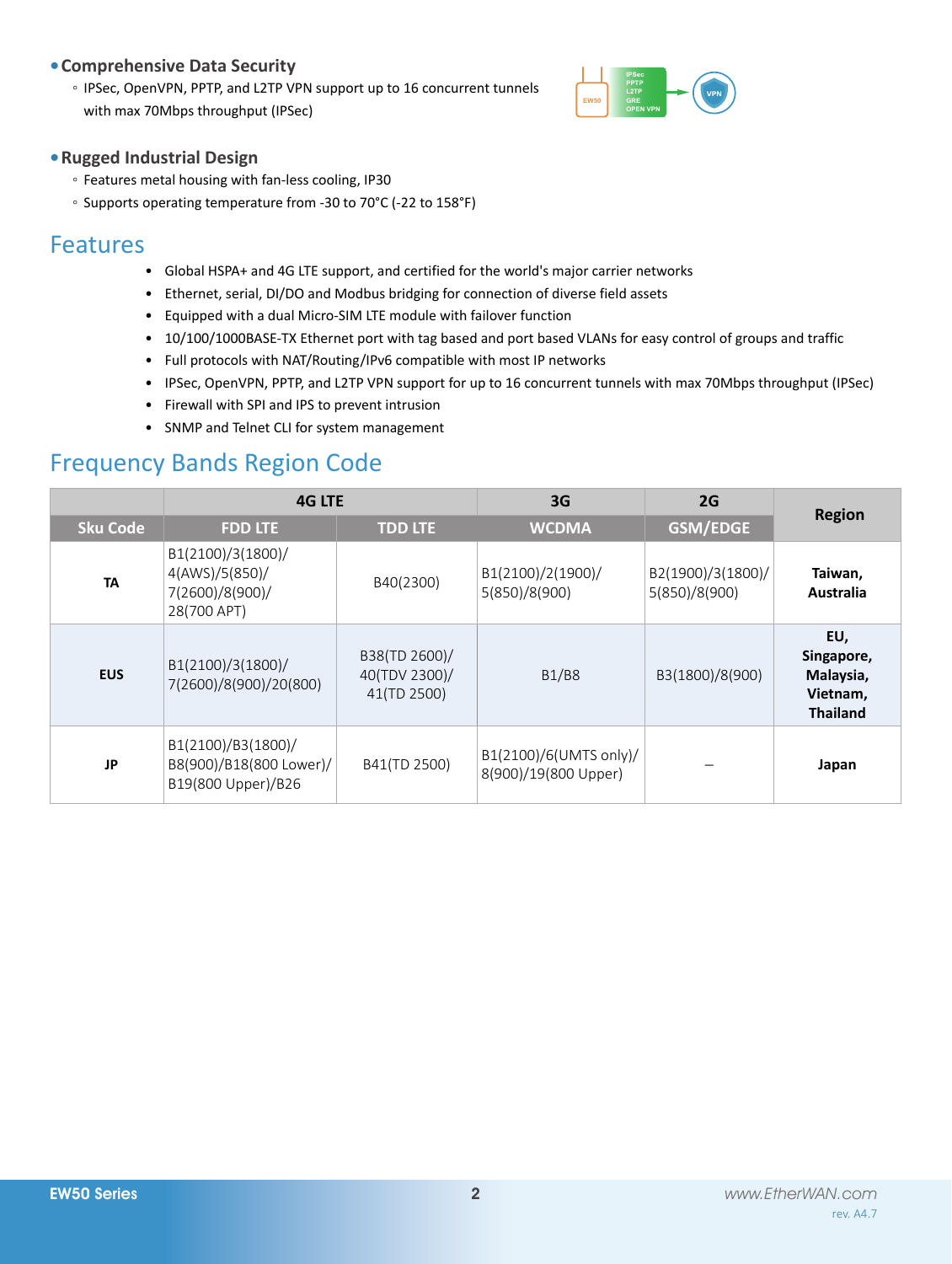# Hardware Specifications

### **Cellular Interface**

#### **Standards**

- • Cellular Frequency Bands: (Please check Frequency Band Regional Codes)
- 4G LTE: FDD-LTE, TDD-LTE, Transfer rate (max): LTE FDD: 150Mbps down; 50Mbps up LTE TDD: 130Mbps down; 35Mbps up
- 3G: WCDMA, Transfer rate (max): 42Mbps down; 5.76Mbps up
- 2G: GSM/EDGE, Edge Transfer rate (max): 236.8Kbps down & up

#### **Antenna connector**

• 2 x SMA Female

#### **SIM Slot**

 $\cdot$  2

#### **Ethernet**

**Standards**

#### • IEEE 802.3 10Base-T

- • IEEE 802.3u 100BASE-TX/100BASE-FX
- • IEEE 802.3ab 1000BASE-T

#### **Ports**

• 2 x RJ45 GE

#### **Physical Layer**

• 10/100/1000Base-T

#### **Serial**

#### **Ports**

• 2 x RS-232/RS-485

#### **I/O**

#### **DI/DO**

• 1 x Digital In ("Logic 0": 0-2V, "Logic 1": 5V-30V) 1 x Digital Out (Relay Mode, up to 30V/1A)

#### **USB**

**Standards**

# • USB 2.0

- **Ports**
- 1 x USB Type A

### **Micro SD**

- **Capacity**
- Max. Storage of 64GB

### **Functions**

- **VLAN**
	- • Port-based, Tag-based VLAN

#### **Port Forwarding**

• Virtual Server/Computer (1-1), DMZ Host, PPTP/L2TP/IPSec Pass-through

#### **Routing**

• Static, Dynamic: RIP1/RIP2, OSPF, BGP

#### **VPN**

• IPSec, OpenVPN, PPTP, L2TP, GRE

#### **Firewall**

• SPI Firewall with Stealth Mode, IPS

#### **Event Engine/Event Handling**

• Managing/Notifying Events: DI, DO, Modbus, SMS, Syslog, SNMP Trap, Email Alert, Reboot

#### **Device Management Solution**

#### **Field Communication**

#### **Virtual COM**

• RFC2217, TCP Client, TCP Server, UDP

#### **Modbus**

- • Gateway for Modbus TCP, Modbus RTU/ASCII Master/Slave Access
- Slave for Device Status/Information Access

#### **Data Logging**

• Sniffer, Off-line/Full-time Proxy, Mixed modes

#### **Power**

- **Input**
- • DC 9V-36V

#### **Power consumption**

• 7.0W Max.

#### **Mechanical**

- **Dimension**
- 31 x 99 x 130.6mm (w/o mounting brackets)

#### **Weight**

- • 0.9Kg (1.98lb)
- **Installation**
- • DIN-Rail

#### **Environment**

#### **Operating Temperature**

• -30 to 70°C (-22 to 158°F)

#### **Storage Temperature**

• -40 to 85°C (-40 to 185°F)

#### **Ambient Relative Humidity**

• 5% to 95% (non-condensing)

#### **Regulatory Approvals**

#### **Safety**

**EN 60950-1 EN 62368-1: 2014**

#### **Emissions/Immunity**

**EW50-TA FCC/NCC/RCM EW50-EUS FCC/CE/NBTC EW50-JP VCCI/JATE**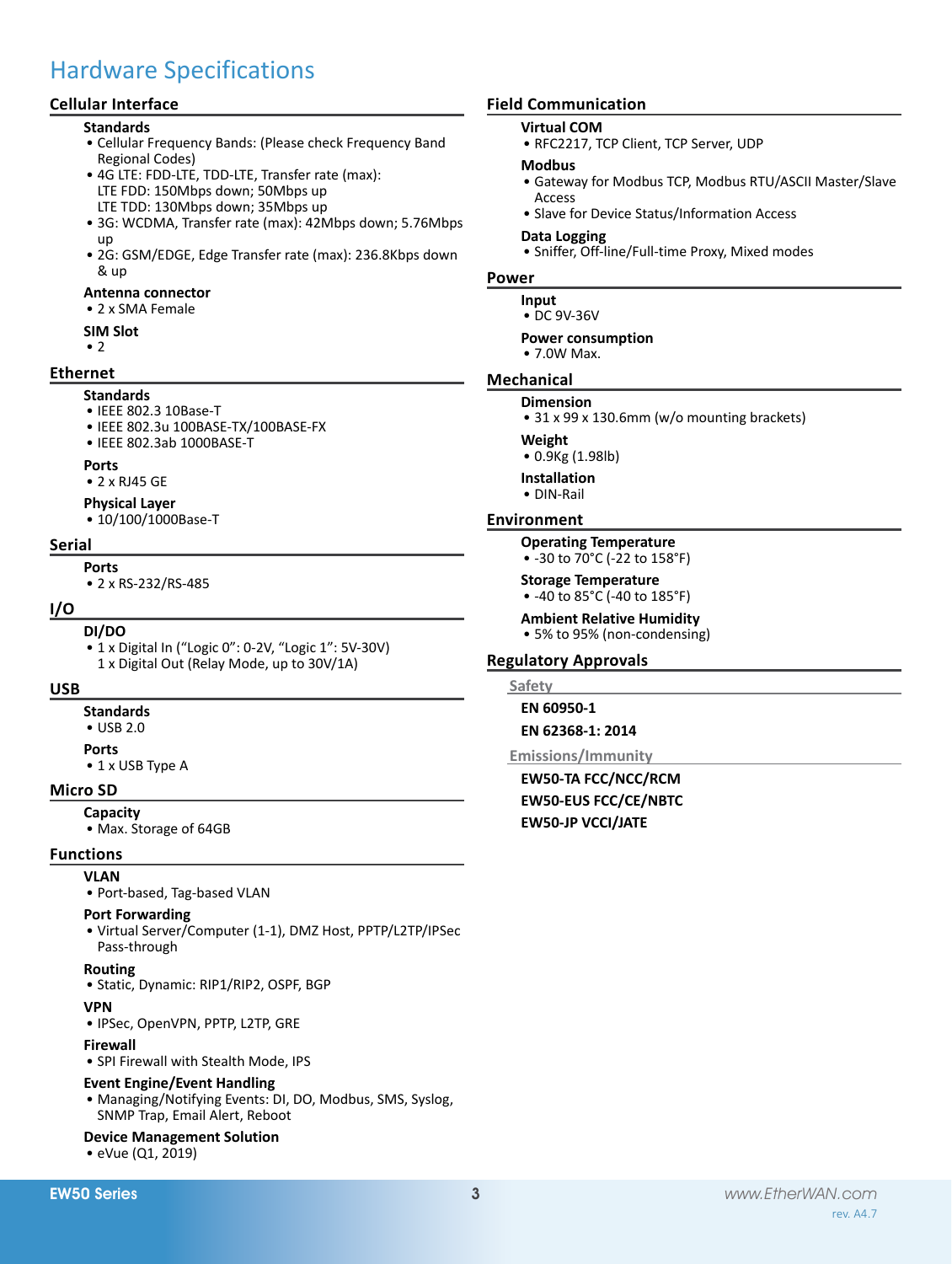# Application Diagram



# Dimensions